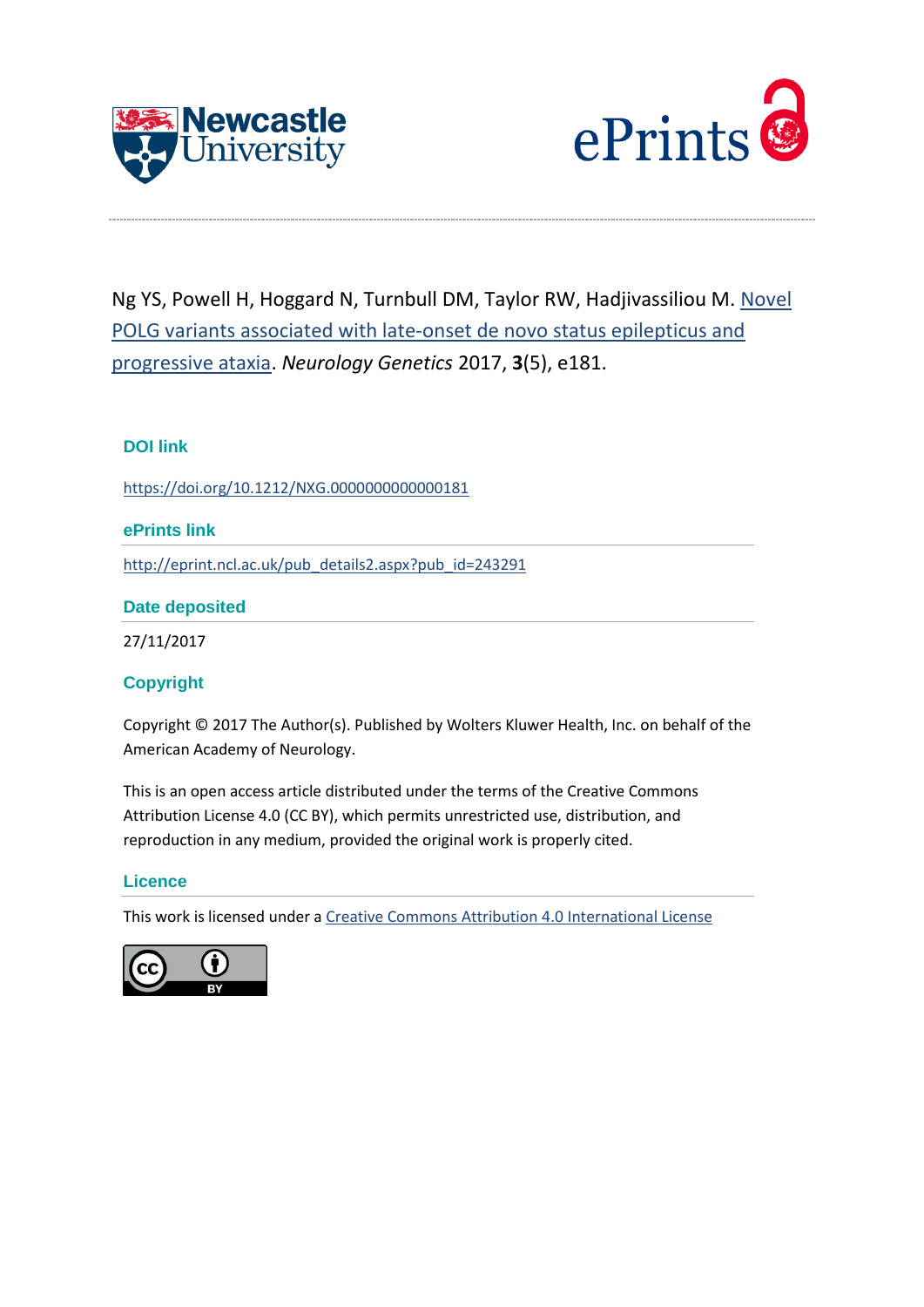# Clinical/Scientific **Notes**

Yi Shiau Ng, PhD, **MRCP** Helen Powell, BSc Nigel Hoggard, MD Doug M. Turnbull, PhD, **FRCP** Robert W. Taylor, PhD, FRCPath Marios Hadjivassiliou, MD

Neurol Genet 2017;3:e181; doi: 10.1212/ NXG.0000000000000181

### NOVEL POLG VARIANTS ASSOCIATED WITH LATE-ONSET DE NOVO STATUS EPILEPTICUS AND PROGRESSIVE ATAXIA **OPEN**

Mitochondrial disease is phenotypically and genetically heterogeneous with an estimated prevalence of 1 in  $4,300$ <sup>1</sup> Mutations in the *POLG* gene, encoding the catalytic subunit of DNA polymerase gamma, are an important cause of mitochondrial disease. The spectrum of clinical manifestations in POLG-related mitochondrial disease is variable,<sup>2</sup> with disease onset ranging from adulthood-onset dominant or recessive progressive external ophthalmoplegia (chronic progressive external ophthalmoplegia), ataxia-neuropathy spectrum, myoclonic epilepsy, myopathy, and sensory ataxia to childhood-onset Alpers syndrome, which is characterized by intractable seizures, psychomotor regression, and hepatic impairment. Epilepsy is a poor prognostic factor in  $POLG$  mutations,<sup>3</sup> and the onset of epilepsy often clusters in childhood  $(<$  5 years) and teenage.<sup>4</sup> However, late-onset epileptic encephalopathy is uncommon.<sup>4,5</sup> Herein, we describe a patient who died of de novo, late-onset refractory status epilepticus with the identification of 2 novel variants in the POLG gene.

Case report. A 69-year-old woman presented with an 8-year history of slowly progressive gait ataxia associated with dysarthria to the regional ataxia center. She also noted to have generalized myoclonic jerks for 9 months. There was no other medical history or relevant family history of any neurologic disorder. On examination, she had evidence of ophthalmoplegia in all directions of gaze. She was found to have prominent gait and lower limb ataxia. Myoclonus was demonstrable with outstretched arms. Reflexes were present and symmetrical. She was just able to walk with a stick and required 1 person's assistance. Mitochondrial disease was suspected, and she underwent a muscle biopsy.

She was admitted acutely to the hospital following 2 episodes of generalized tonic-clonic seizures at age 71. She was treated with IV phenytoin and levetiracetam. Her management was rapidly escalated to the administration of general anesthesia due to convulsive status epilepticus. Laboratory investigations including routine biochemistry, autoantibodies, septic screens, and CSF analysis were unremarkable, except a slightly raised serum lactate level at 3.3 mol/L (normal:  $<$  2.2 mmol/L). EEG showed encephalopathic changes. MRI head T2 and fluid attenuation and inversion recovery sequences revealed strokelike lesions (figure, A), in addition to the previously documented changes in the clinic (figure, B). Epilepsia partialis continua, affecting the left face, arm, and leg, emerged on day 12 of admission. Her seizures were suprarefractory to treatment, despite receiving a combination of phenytoin, levetiracetam, clonazepam, propofol, midazolam, and pulse methylprednisolone. She died of worsening epileptic encephalopathy and multiorgan failure after 2 weeks of hospitalization.

This patient was tested negative for common mitochondrial DNA (mtDNA) point mutations, including m.3243A>G, m.8344A>G, and m.8993T>C/G. She was also tested negative for 3 common POLG mutations (p.Ala467Thr, p.Trp748Ser, and p. Gly848Ser). Her muscle biopsy revealed histochemical and molecular genetic evidence of mitochondrial dysfunction, including cytochrome  $c$  oxidase-deficient fibers (figure, C) and variable mtDNA deletions (figure, D). No pathogenic variant was identified in TWNK and RRM2B. Direct sequencing of the POLG gene (GenBank accession number NM\_002693.2) identified 2 rare variants, c.1232T>C, p.(Leu411Pro) and  $c.1721G>A$ , p.(Arg574Gln), both affecting conserved amino acids and predicted to be damaging (figure, E). Familial segregation studies were not feasible, as she was the only child and both her parents were deceased.

Discussion. Our patient's initial presentation of a progressive cerebellar ataxia plus other neurologic features including external ophthalmoplegia and myoclonus is highly suggestive of a mitochondrial etiology. Moreover, her neuroimaging findings of bilateral signal abnormalities in thalami, cerebellar dentate nuclei, and cerebellar atrophy have previously been reported in POLG-related mitochondrial disease.6 However, the development of fatal epileptic encephalopathy is rather surprising, given the insidious onset of her illness. Our case highlights the progressive nature of POLG-related mitochondrial disease, the overlap of clinical syndromes and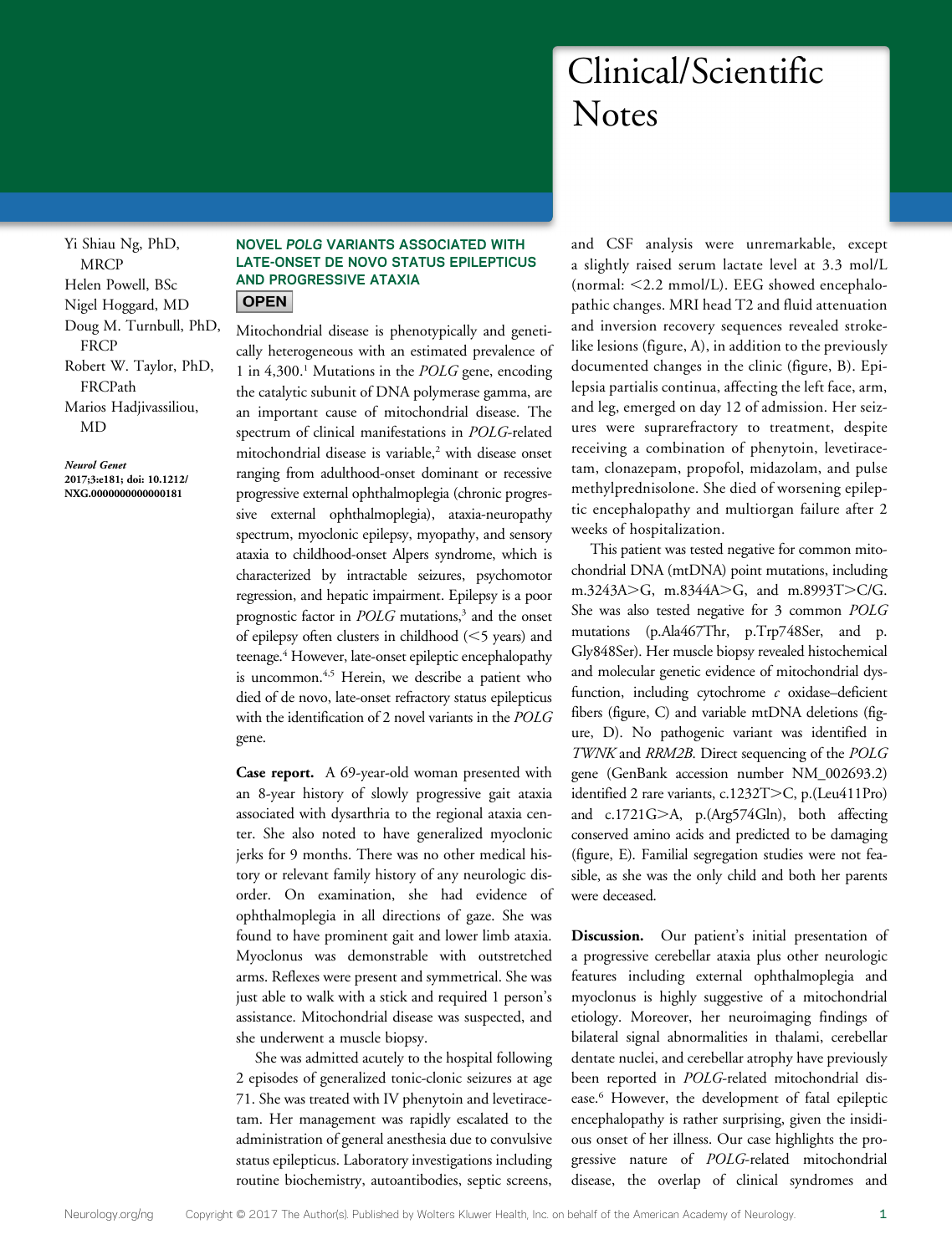

(A) Head MRI performed at age 71 following admission in status epilepticus. Diffusion-weighted imaging sequence showed restricted diffusion in occipital, parietal, and frontal lobes, thalami, and with low ADC map in the right frontal lobe (red arrow). (B) Head MRI performed at onset of ataxia aged 69. Sagittal T1 view showed cerebellar atrophy and axial T2 view showed symmetrical hyperintensities in the cerebellar dentate nuclei and thalami. (C) Sequential cytochrome c oxidase (COX)–succinate dehydrogenase histochemistry demonstrates a mosaic distribution of COX-deficient muscle fibers (blue) among fibers exhibiting normal COX activity (brown). (D) Long range PCR amplification of muscle DNA across the major arc confirms multiple mitochondrial DNA (mtDNA) deletions in patient muscle (lane 1) compared with age-matched control muscle (lane 2); MW = molecular weight marker. (E) Alignments of mutation-containing POLG regions across multiple species show the evolutionary conservation of the heterozygous c.1232T>C, p.(Leu411Pro) and c.1721G>A, p. (Arg574Gln) missense POLG variants. The c.1232T>C, p.(Leu411Pro) variant is absent from both the ExAC browser [\(exac.](http://exac.broadinstitute.org/) [broadinstitute.org\)](http://exac.broadinstitute.org/)and the NHLBI ESP [\(evs.gs.washington.edu/EVS/](http://evs.gs.washington.edu/EVS/)) database (both accessed on October 6, 2016), thus representing a novel missense change, while the c.1721 G>A, p.(Arg574Gln) variant has only identified in 3/120480 alleles on the ExAc browser. A different POLG variant affecting the same amino acid c.1720C>T, p.(Arg574Trp) has been previously reported in trans with other known pathogenic variants in 4 unrelated patients, according to the Human DNA Polymerase Gamma Mutation Database [\(tools.niehs.nih.gov/polg/index.cfm/main/search](https://tools.niehs.nih.gov/polg/index.cfm/main/search)) (accessed on May 17, 2017). Affected amino acids are highlighted by an asterisk; sequence identity is shown by bold, red typeface.

difficulty of predicting the trajectory of disease progression, and the management challenge of refractory mitochondrial epilepsy.4 The presence of focal onset motor status, together with the acute stroke-like lesions, is likely related to the neuronal energy failure<sup>6</sup> of which inhibitory interneurons have been shown to be particularly vulnerable to mitochondrial dysfunction.<sup>7</sup>

We were unable to unequivocally conclude whether these 2 variants were in cis or in trans. We speculate that our patient had a late-onset recessive POLG disease, given that recessive POLG disease is more common than dominant presentations according to our experience and reported cases in the literature. Both variants are located in the linker domain of POLG, and we have recently showed that mutations (homozygous or compound heterozygous) in this region are associated with later disease presentation and longer survival compared with other domains within the POLG protein.<sup>4</sup>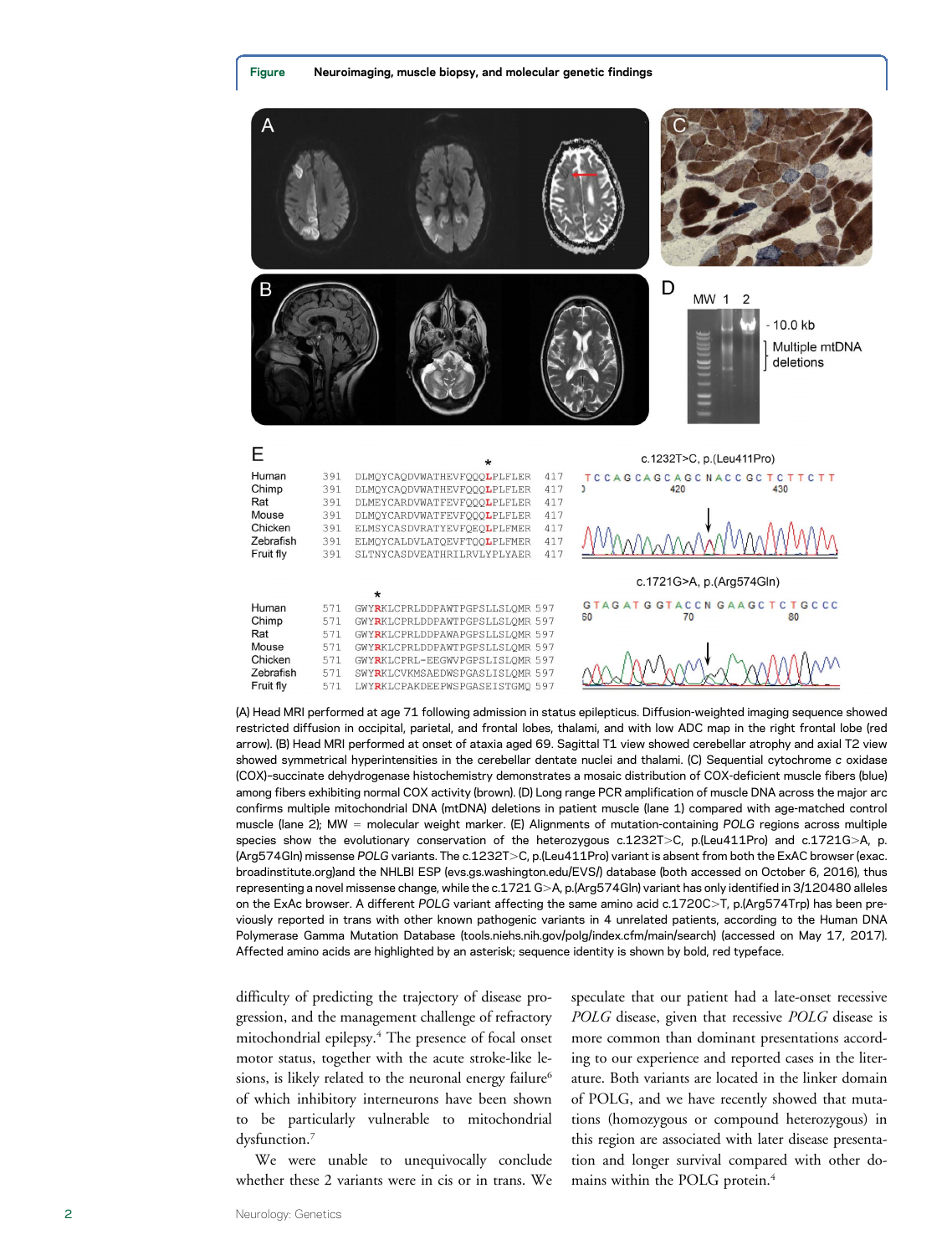We propose that POLG-related mitochondrial disease should be a differential diagnosis in cases of de novo status epilepticus, particularly with other clinical features such as ataxia and external ophthalmoplegia, irrespective of age. Full sequencing of POLG should be performed because more than 20% of patients do not carry 1 of the  $3$  common mutations, $4$  as exemplified by this case.

From the Wellcome Centre for Mitochondrial Research (Y.S.N., H.P., D.M.T., R.W.T.), Institute of Neuroscience, Newcastle University, Newcastle upon Tyne; and Sheffield Teaching Hospitals NHS Trust and University of Sheffield (N.H., M.H.), Royal Hallamshire Hospital, Sheffield, United Kingdom.

Author contributions: Y. S. Ng: analysis and interpretation of data and drafting and revising the manuscript. H. Powell: acquisition of data and genetic analysis and interpretation of data. N. Hoggard: acquisition, analysis, and interpretation of imaging data. D. M. Turnbull: interpretation of data and revising the manuscript. R. W. Taylor: study concept and design, analysis and interpretation of data, and revising the manuscript. M. Hadjivassiliou: study concept and design, analysis and interpretation of data, and revising the manuscript.

Acknowledgement: The clinical and diagnostic mitochondrial services in Newcastle upon Tyne is funded by the UK NHS Highly Specialised Service for Rare Mitochondrial Disorders of Adults and Children.

Study funding: No target funding reported.

Disclosure: Y. S. Ng holds an NIHR Clinical Lectureship and received funding from the MRC Centre for Neuromuscular Diseases for his doctoral study. H. Powell reports no disclosures. N. Hoggard has served on the editorial board of British Journal of Radiology and has received research support from the Medical Research Council. D. M. Turnbull is supported by the Wellcome Centre for Mitochondrial Research (203105/Z/16/Z) ([newcastle-mitochondria.com/](http://www.newcastle-mitochondria.com/)), the MRC Centre for Translational Research in Neuromuscular Disease Mitochondrial Disease Patient Cohort (UK) (G0800674), the Lily Foundation and the UK NIHR Biomedical Research Centre for Ageing, and Age-related disease award to the Newcastle upon Tyne Foundation Hospitals NHS Trust. R. W. Taylor is supported by the Wellcome Centre for Mitochondrial Research (203105/Z/16/Z) ([newcastle-mitochondria.com/](http://www.newcastle-mitochondria.com/)), the MRC Centre for Translational Research in Neuromuscular Disease Mitochondrial Disease Patient Cohort (UK) (G0800674), the Lily Foundation, the UK NIHR Biomedical Research Centre for Aging and Age-related disease award

to the Newcastle upon Tyne Foundation Hospitals NHS Trust, and the UK NHS Highly Specialized "Rare Mitochondrial Disorders of Adults and Children" Service. M. Hadjivassiliou has served on the editorial board of Cerebellum & Ataxias and has been a member of the medical advisory boards of Ataxia UK and Coeliac UK. Go to [Neurology.org/ng](http://ng.neurology.org/lookup/doi/10.1212/NXG.0000000000000181) for full disclosure forms. The Article Processing Charge was funded by the Wellcome Centre for Mitochondrial Research.

This is an open access article distributed under the terms of the [Creative Commons Attribution License 4.0 \(CC BY\)](http://creativecommons.org/licenses/by/4.0/), which permits unrestricted use, distribution, and reproduction in any medium, provided the original work is properly cited.

### Received March 15, 2017. Accepted in final form June 30, 2017.

Correspondence to Dr. Hadjivassiliou: [m.hadjivassiliou@sheffield.ac.uk](mailto:m.hadjivassiliou@sheffield.ac.uk)

- 1. Gorman GS, Schaefer AM, Ng Y, et al. Prevalence of nuclear and mitochondrial DNA mutations related to adult mitochondrial disease. Ann Neurol 2015;77:753–759.
- 2. Cohen BH, Chinnery PF, Copeland WC. POLG-related disorders. In: Pagon RA, Adam MP, Ardinger HH, et al, editors. GeneReviews® [Internet]. Seattle: University of Washington, Seattle; 2010: 1993–2016. Available at: <http://www.ncbi.nlm.nih.gov/books/NBK26471/>. Accessed December 18, 2014.
- 3. Neeve VC, Samuels DC, Bindoff LA, et al. What is influencing the phenotype of the common homozygous polymerase- mutation p.Ala467Thr? Brain 2012;135:3614– 3626.
- 4. Anagnostou ME, Ng YS, Taylor RW, McFarland R. Epilepsy due to mutations in the mitochondrial polymerase gamma (POLG) gene: a clinical and molecular genetic review. Epilepsia 2016;57:1531–1545.
- 5. Cheldi A, Ronchi D, Bordoni A, et al. POLG1 mutations and stroke like episodes: a distinct clinical entity rather than an atypical MELAS syndrome. BMC Neurol 2013; 13:8.
- 6. Tzoulis C, Neckelmann G, Mørk SJ, et al. Localized cerebral energy failure in DNA polymerase gamma-associated encephalopathy syndromes. Brain 2010;133:1428–1437.
- 7. Lax NZ, Grady J, Laude A, et al. Extensive respiratory chain defects in inhibitory interneurones in patients with mitochondrial disease. Neuropathol Appl Neurobiol 2016; 42:180–193.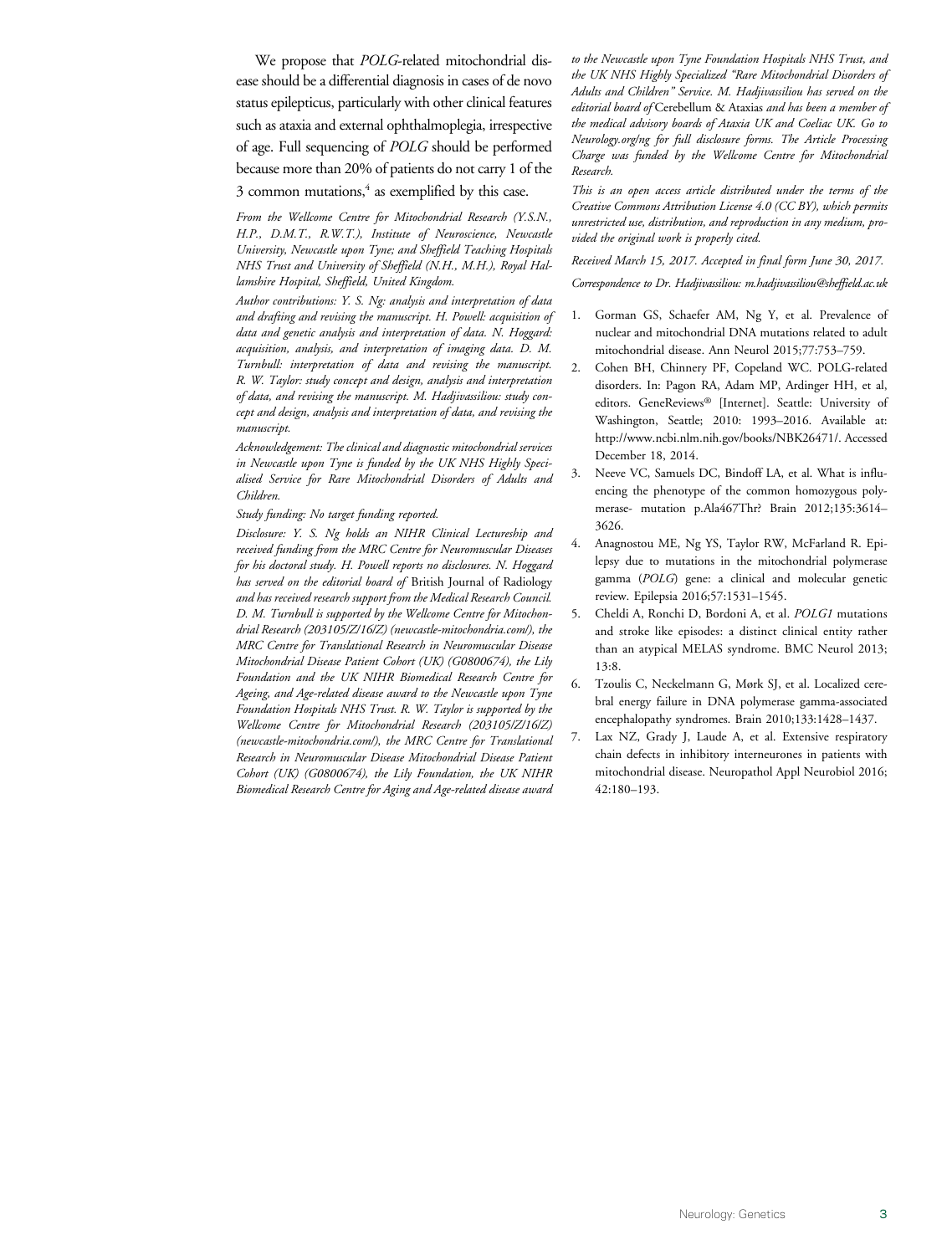# Neurology<sup>®</sup><br>Genetics

DOI 10.1212/NXG.0000000000000181 *Neurol Genet* 2017;3; Yi Shiau Ng, Helen Powell, Nigel Hoggard, et al. **progressive ataxia Novel** *POLG* **variants associated with late-onset de novo status epilepticus and**

**This information is current as of August 9, 2017**

reserved. Online ISSN: 2376-7839. Published by Wolters Kluwer Health, Inc. on behalf of the American Academy of Neurology.. All rights an open-access, online-only, continuous publication journal. Copyright Copyright © 2017 The Author(s). *Neurol Genet* is an official journal of the American Academy of Neurology. Published since April 2015, it is